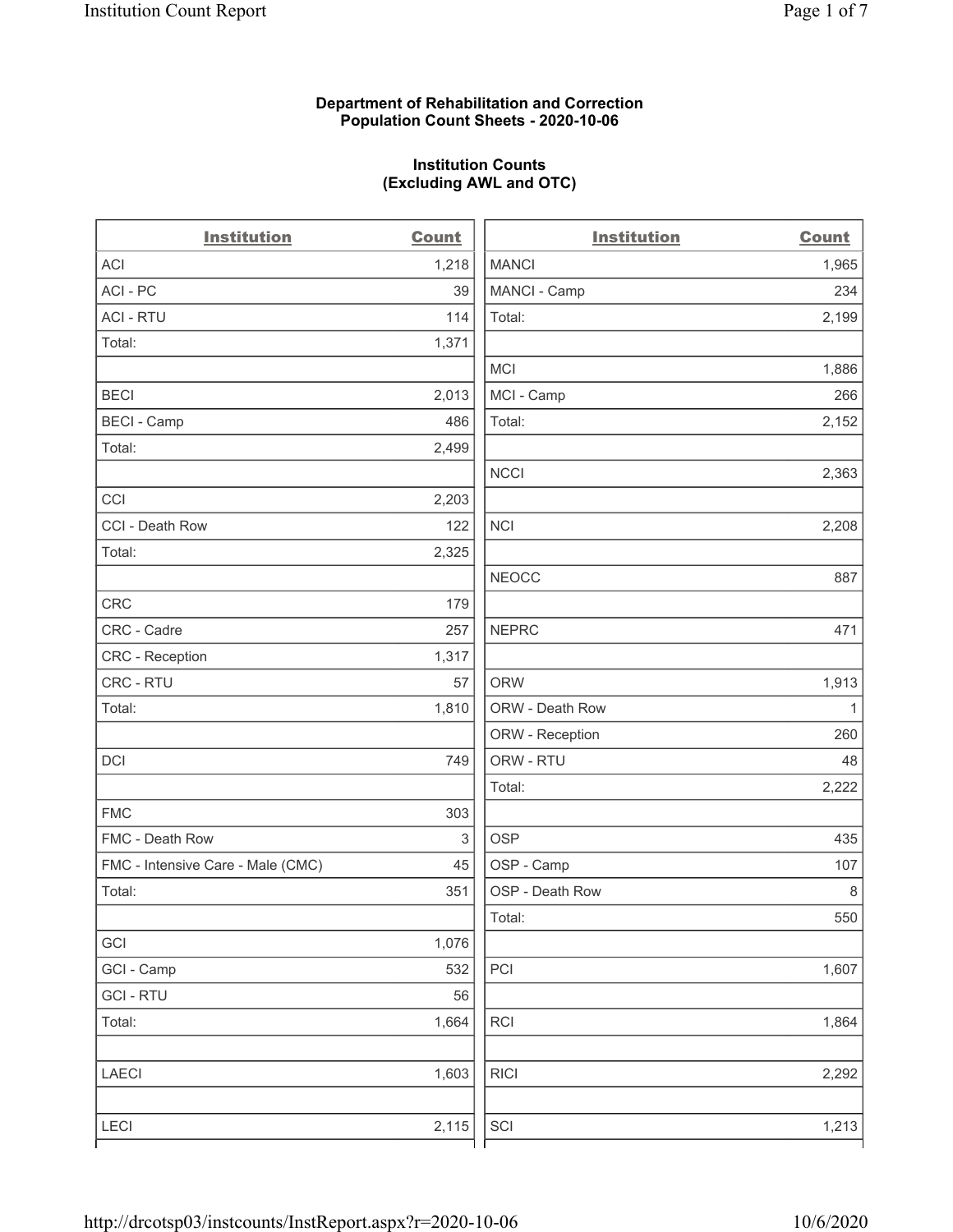|                          |       |             | <b>Total Population:</b> | 44,644 |
|--------------------------|-------|-------------|--------------------------|--------|
|                          |       |             |                          |        |
|                          |       | Total:      |                          | 1,204  |
|                          |       | WCI - RTU   |                          | 33     |
|                          |       | <b>WCI</b>  |                          | 1,171  |
| Total:                   | 2,039 |             |                          |        |
| MACI - Minimum           | 1,107 | Total:      |                          | 839    |
| <b>MACI</b>              | 932   | TOCI - PC   |                          | 144    |
|                          |       | <b>TOCI</b> |                          | 695    |
| Total:                   | 1,417 |             |                          |        |
| <b>LORCI - Reception</b> | 845   | Total:      |                          | 1,199  |
| <b>LORCI - Cadre</b>     | 163   | TCI - Camp  |                          | 272    |
| LORCI                    | 409   | <b>TCI</b>  |                          | 927    |
|                          |       |             |                          |        |
| LOCI                     | 2,042 | Total:      |                          | 1,232  |
|                          |       | SOCF - RTU  |                          | 2      |
| Total:                   | 2,272 | <b>SOCF</b> |                          | 1,230  |
| LECI - Camp              | 157   |             |                          |        |

\* The Total Population includes 31 Offenders with Reason Codes 30 & 31. \*\* The Total Population includes 35 Offenders with Reason Code 0A.

## Male Population by Security Level (Include AWL and Exclude OTC)

| <b>Security Level</b>  |                   | <b>Body</b> | <b>AWL</b> | $(-OTC)$ | <b>Total</b> |
|------------------------|-------------------|-------------|------------|----------|--------------|
| <b>Total Level E</b>   |                   | 918         |            |          | 918          |
| Total Level 4          |                   | 1,460       | 6          | 6        | 1,460        |
| Total Level 3          |                   | 9,687       | 82         | 74       | 9,695        |
| Total Level 2          |                   | 15,089      | 95         | 75       | 15,109       |
| Total Level 1          |                   | 13,832      | 72         | 49       | 13,855       |
| <b>Total Death Row</b> |                   | 137         |            | 0        | 138          |
|                        | <b>Total Male</b> | 41,123      | 263        | 211      | 41,175       |

#### Female Population by Institution (Include AWL and Exclude OTC)

| <b>Institution</b>     | <b>Body</b> | <b>AWL</b> | $(-OTC)$ | <b>Total</b> |
|------------------------|-------------|------------|----------|--------------|
| DCI                    | 748         | 5          | 4        | 749          |
| <b>FMC</b>             |             |            |          |              |
| <b>NEPRC</b>           | 471         |            | 2        | 471          |
| <b>ORW</b>             | 1,913       | 14         | 10       | 1,917        |
| <b>ORW</b> - Death Row |             |            |          |              |
|                        |             |            |          |              |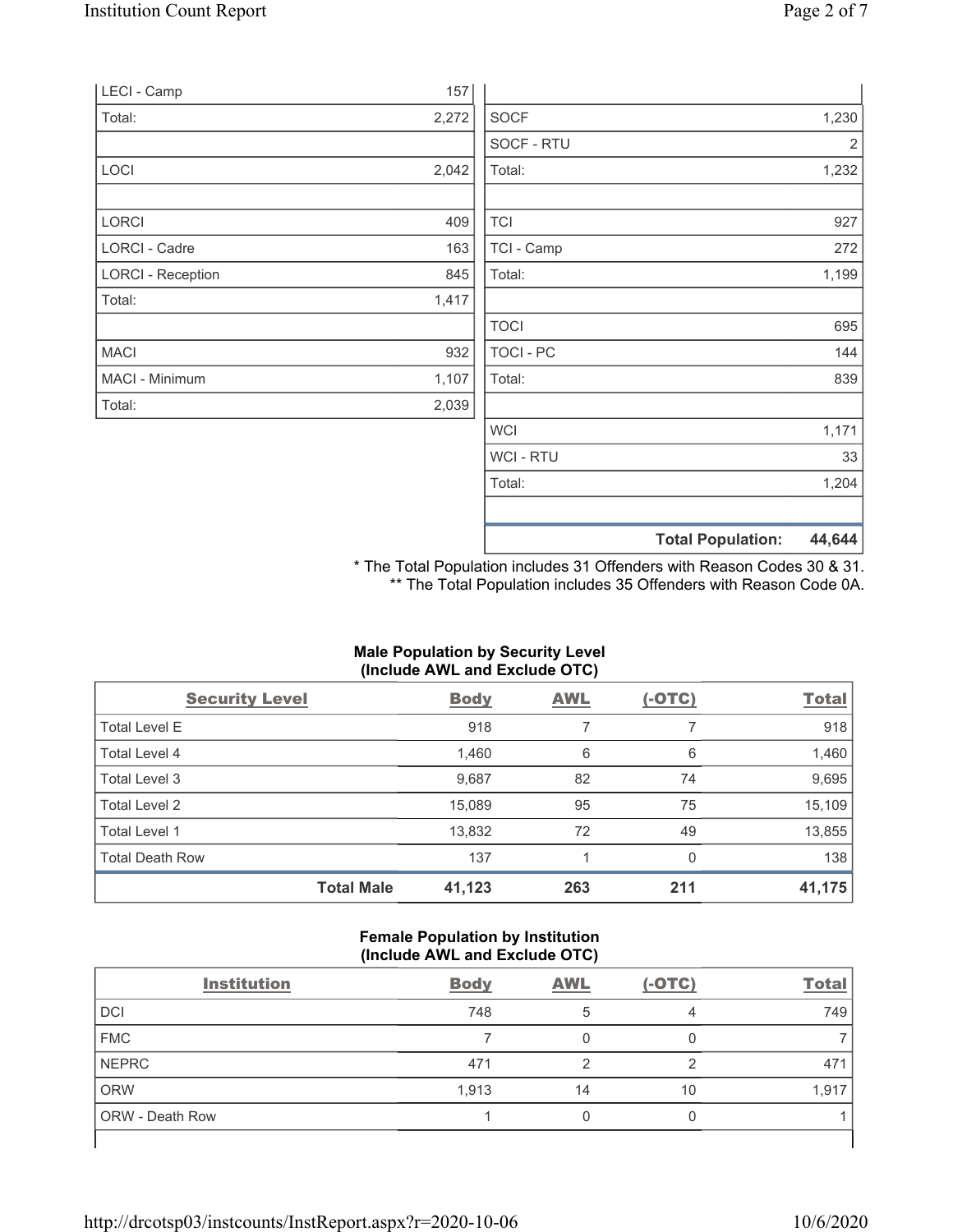| <b>ORW</b> - Reception |                          | 260    |     |     | 261    |
|------------------------|--------------------------|--------|-----|-----|--------|
| ORW - RTU              |                          | 48     |     |     | 48     |
|                        | <b>Total Female</b>      | 3.448  | 24  | 18  | 3,454  |
|                        |                          |        |     |     |        |
|                        | <b>Total Population:</b> | 44.571 | 287 | 229 | 44,629 |

## Male Population by Institution: Security Level 5 and E (Include AWL and Exclude OTC)

| <b>Institution</b> |                      | <b>Body</b>    | <b>AWL</b>                | $(-OTC)$            | <b>Total</b>   |
|--------------------|----------------------|----------------|---------------------------|---------------------|----------------|
| CRC                |                      | 1              | $\mathbf 0$               | $\,0\,$             | 1              |
| CRC - RTU          |                      | 5              | $\mathbf 0$               | $\boldsymbol{0}$    | $\mathbf 5$    |
| <b>FMC</b>         |                      |                | $\mathbf 0$               | 0                   | 1              |
| <b>LAECI</b>       |                      | $\overline{2}$ | $\mathbf 0$               | $\boldsymbol{0}$    | $\sqrt{2}$     |
| LECI               |                      | $\,8\,$        | $\mathsf{O}\xspace$       | $\boldsymbol{0}$    | $\,8\,$        |
| <b>MACI</b>        |                      | 13             | $\mathsf{O}\xspace$       | $\boldsymbol{0}$    | 13             |
| <b>MANCI</b>       |                      | 12             | 1                         | 1                   | 12             |
| <b>NEOCC</b>       |                      | 1              | $\mathbf 0$               | $\boldsymbol{0}$    | $\mathbf{1}$   |
| OSP                |                      | 191            | $\sqrt{3}$                | $\mathsf 3$         | 191            |
| <b>RCI</b>         |                      | $10$           | $\mathbf 0$               | $\mathsf{O}\xspace$ | 10             |
| SOCF               |                      | 535            | $\ensuremath{\mathsf{3}}$ | $\sqrt{3}$          | 535            |
| <b>TCI</b>         |                      | 10             | $\mathsf{O}\xspace$       | 0                   | 10             |
| <b>TOCI</b>        |                      | 118            | $\mathsf 0$               | $\mathsf{O}\xspace$ | 118            |
| TOCI - PC          |                      | $\overline{2}$ | $\mathsf 0$               | $\mathsf{O}\xspace$ | $\overline{2}$ |
| <b>WCI</b>         |                      | 5              | $\mathbf 0$               | $\boldsymbol{0}$    | $\sqrt{5}$     |
| WCI - RTU          |                      | $\overline{4}$ | $\mathbf 0$               | $\boldsymbol{0}$    | $\overline{4}$ |
|                    | <b>Total Level 5</b> | 918            | $\overline{7}$            | 7                   | 918            |

# Male Population by Institution: Security Level 4 (Include AWL and Exclude OTC)

| <b>Institution</b>                | <b>Body</b> | <b>AWL</b> | $(-OTC)$ | <b>Total</b> |
|-----------------------------------|-------------|------------|----------|--------------|
| ACI                               | 5           |            |          | 5            |
| CRC - Reception                   | 5           |            |          | 5            |
| CRC - RTU                         | 11          |            |          |              |
| <b>FMC</b>                        | 2           |            |          |              |
| FMC - Intensive Care - Male (CMC) |             |            |          |              |
| <b>LOCI</b>                       |             |            |          |              |
| <b>LORCI</b>                      | 5           |            |          | 5            |
| <b>LORCI - Cadre</b>              |             |            |          |              |
| <b>MACI</b>                       | 16          |            |          | 16           |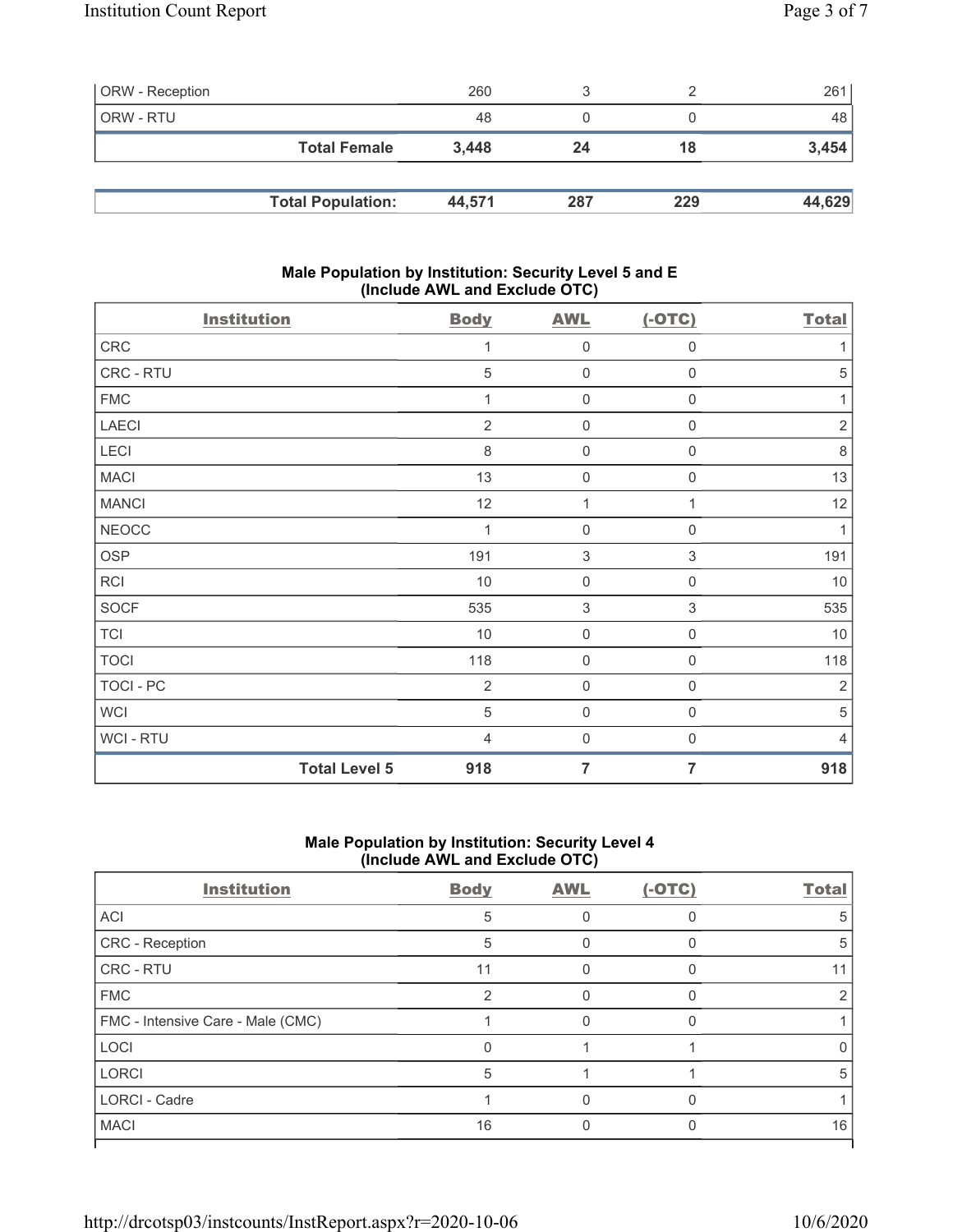| OSP            |                      | 210   |   | 210   |
|----------------|----------------------|-------|---|-------|
| <b>SOCF</b>    |                      | 640   | З | 640   |
| SOCF - RTU     |                      |       |   |       |
| <b>TOCI</b>    |                      | 548   |   | 548   |
| TOCI - PC      |                      | 10    |   | 10    |
| <b>WCI-RTU</b> |                      | 5     |   | 5     |
|                | <b>Total Level 4</b> | 1,460 |   | 1,460 |

#### Male Population by Institution: Security Level 3 (Include AWL and Exclude OTC)

| <b>Institution</b>                | <b>Body</b>    | <b>AWL</b>          | $(-OTC)$            | <b>Total</b>   |
|-----------------------------------|----------------|---------------------|---------------------|----------------|
| ACI                               | 15             | $\mathsf{O}\xspace$ | $\mathsf{O}\xspace$ | 15             |
| ACI-PC                            | 8              | $\mathsf 0$         | $\mathbf 0$         | 8              |
| <b>BECI</b>                       | 11             | $\mathsf 0$         | $\mathbf 0$         | 11             |
| CCI                               | 35             | $\mathsf{O}\xspace$ | $\mathbf 0$         | 35             |
| CRC                               | 88             | $\overline{4}$      | $\overline{4}$      | 88             |
| CRC - Cadre                       | 11             | $\mathsf 0$         | $\mathsf{O}\xspace$ | 11             |
| CRC - Reception                   | 814            | $\boldsymbol{9}$    | $\boldsymbol{9}$    | 814            |
| CRC - RTU                         | 39             | $\mathsf 0$         | $\mathsf{O}\xspace$ | 39             |
| <b>FMC</b>                        | $\sqrt{5}$     | $\mathsf 0$         | $\mathsf{O}\xspace$ | $\sqrt{5}$     |
| FMC - Intensive Care - Male (CMC) | $\overline{2}$ | $\mathsf 0$         | $\mathsf{O}\xspace$ | $\overline{2}$ |
| GCI                               | $\overline{4}$ | $\mathsf 0$         | $\mathsf 0$         | $\overline{4}$ |
| LAECI                             | 29             | $\mathbf{1}$        | $\mathbf{1}$        | 29             |
| LECI                              | 1,426          | $\boldsymbol{9}$    | 8                   | 1,427          |
| LOCI                              | 4              | $\mathsf 0$         | $\mathsf{O}\xspace$ | $\overline{4}$ |
| LORCI                             | 113            | 27                  | 27                  | 113            |
| <b>LORCI - Cadre</b>              | 10             | $\mathsf 0$         | $\mathsf 0$         | 10             |
| <b>LORCI - Reception</b>          | 165            | $\mathbf{1}$        | $\mathbf{1}$        | 165            |
| <b>MACI</b>                       | 796            | $\mathbf{1}$        | $\mathbf{1}$        | 796            |
| <b>MANCI</b>                      | 1,691          | 11                  | $10$                | 1,692          |
| MCI                               | $6\,$          | $\mathsf 0$         | $\mathsf{O}\xspace$ | $\,6$          |
| <b>NCCI</b>                       | 41             | $\mathsf{O}\xspace$ | $\mathsf{O}\xspace$ | 41             |
| <b>NCI</b>                        | 10             | $\mathbf{1}$        | $\mathbf{1}$        | 10             |
| <b>NEOCC</b>                      | 752            | $\mathbf 5$         | 3                   | 754            |
| <b>OSP</b>                        | $\,6\,$        | $\mathsf{O}\xspace$ | $\mathsf{O}\xspace$ | $\,6\,$        |
| PCI                               | 33             | $\sqrt{2}$          | $\mathsf{O}\xspace$ | 35             |
| RCI                               | 1,479          | $\,$ 5 $\,$         | $\overline{4}$      | 1,480          |
| <b>RICI</b>                       | 20             | $\mathsf{O}\xspace$ | $\mathsf{O}\xspace$ | 20             |
| SCI                               | 28             | $\mathsf 0$         | $\mathsf{O}\xspace$ | 28             |
| <b>SOCF</b>                       | 55             | $\mathsf{O}\xspace$ | $\mathsf{O}\xspace$ | 55             |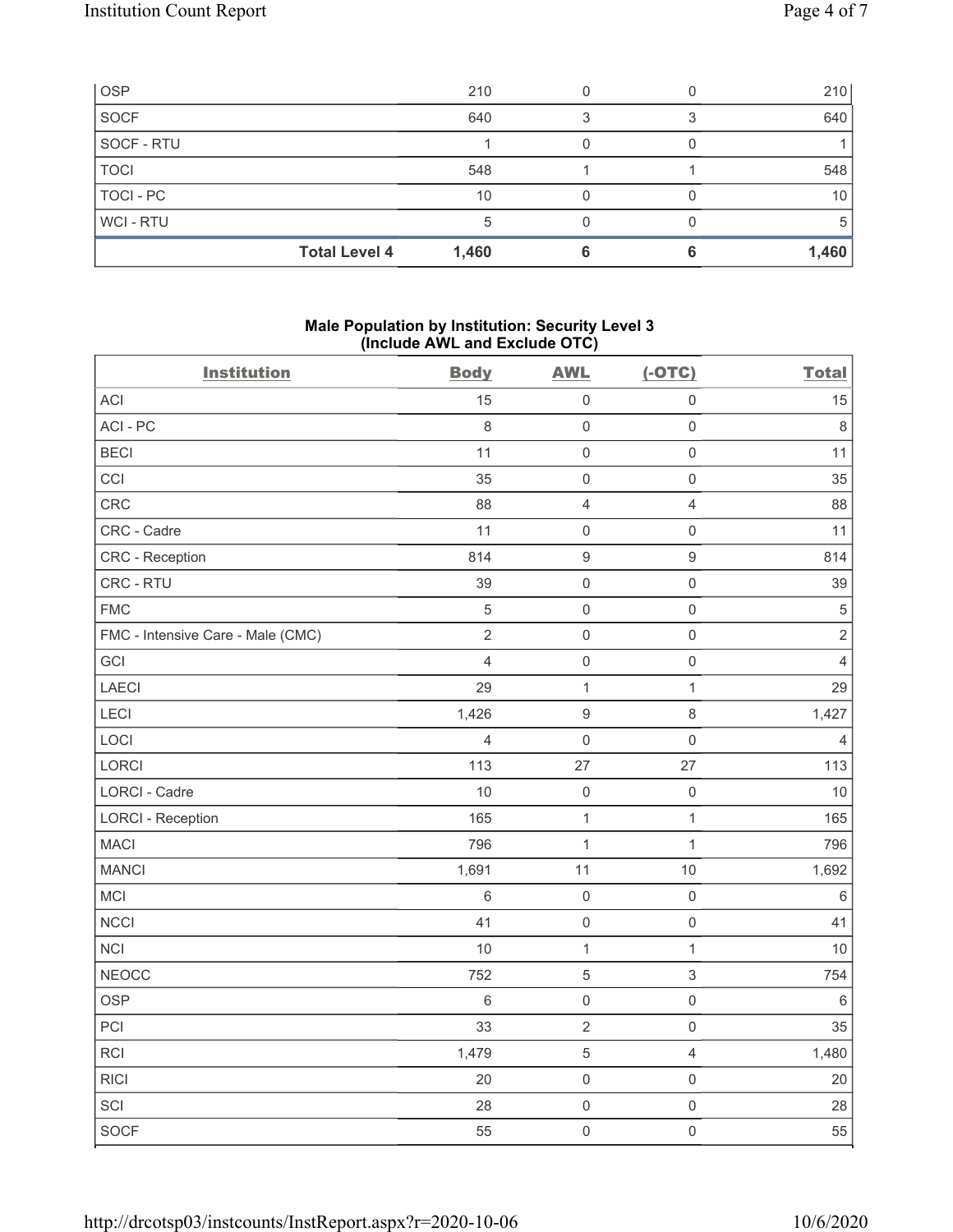| SOCF - RTU  |                      |       | 0  |    |       |
|-------------|----------------------|-------|----|----|-------|
| <b>TCI</b>  |                      | 816   | ⌒  |    | 817   |
| TCI - Camp  |                      |       | O  |    |       |
| <b>TOCI</b> |                      | 23    | 0  |    | 23    |
| TOCI - PC   |                      | 80    | O  |    | 80    |
| <b>WCI</b>  |                      | 1,050 | 4  |    | 1,050 |
| WCI-RTU     |                      | 20    | 0  |    | 20    |
|             | <b>Total Level 3</b> | 9,687 | 82 | 74 | 9,695 |

# Male Population by Institution: Security Level 2 (Include AWL and Exclude OTC)

| <b>Institution</b>                | <b>Body</b>  | <b>AWL</b>                | $(-OTC)$            | <b>Total</b> |
|-----------------------------------|--------------|---------------------------|---------------------|--------------|
| <b>ACI</b>                        | 659          | $\sqrt{2}$                | $\mathbf{1}$        | 660          |
| ACI-PC                            | 22           | $\mathsf{O}\xspace$       | $\mathsf{O}\xspace$ | 22           |
| <b>ACI - RTU</b>                  | 91           | $\mathsf 0$               | $\mathsf 0$         | 91           |
| <b>BECI</b>                       | 1,302        | $\overline{7}$            | $\,6\,$             | 1,303        |
| CCI                               | 1,654        | $\boldsymbol{9}$          | $\overline{7}$      | 1,656        |
| <b>CRC</b>                        | 25           | $\mathbf 0$               | $\mathsf 0$         | 25           |
| CRC - Cadre                       | 239          | $\mathbf 0$               | $\mathsf 0$         | 239          |
| CRC - Reception                   | 301          | $\ensuremath{\mathsf{3}}$ | $\mathfrak{S}$      | 301          |
| CRC - RTU                         | $\sqrt{2}$   | $\mathsf{O}\xspace$       | $\mathsf 0$         | $\sqrt{2}$   |
| DCI                               | $\mathbf{1}$ | $\mathsf{O}\xspace$       | $\mathsf{O}\xspace$ | $\mathbf{1}$ |
| <b>FMC</b>                        | 15           | $\mathbf{1}$              | $\mathsf{O}\xspace$ | 16           |
| FMC - Intensive Care - Male (CMC) | 13           | $\mathsf{O}\xspace$       | $\mathsf 0$         | 13           |
| GCI                               | 444          | $\ensuremath{\mathsf{3}}$ | $\sqrt{2}$          | 445          |
| GCI - Camp                        | $\sqrt{2}$   | $\mathsf{O}\xspace$       | $\mathsf 0$         | $\sqrt{2}$   |
| <b>GCI-RTU</b>                    | 47           | $\mathsf{O}\xspace$       | $\mathsf 0$         | 47           |
| LAECI                             | 942          | 13                        | 12                  | 943          |
| LECI                              | 565          | $\ensuremath{\mathsf{3}}$ | $\mathfrak{S}$      | 565          |
| LOCI                              | 1,108        | $\overline{7}$            | $\,6\,$             | 1,109        |
| <b>LORCI</b>                      | 180          | 11                        | 10                  | 181          |
| <b>LORCI - Cadre</b>              | 136          | $\mathsf 0$               | $\mathsf{O}\xspace$ | 136          |
| <b>LORCI - Reception</b>          | 294          | $\mathsf 0$               | $\mathsf{O}\xspace$ | 294          |
| <b>MACI</b>                       | 107          | $\sqrt{2}$                | $\mathbf 2$         | 107          |
| <b>MANCI</b>                      | 208          | $\mathsf{O}\xspace$       | $\mathsf 0$         | 208          |
| MCI                               | 1,309        | $\sqrt{2}$                | $\mathbf{1}$        | 1,310        |
| NCCI                              | 912          | $\sqrt{4}$                | $\sqrt{3}$          | 913          |
| <b>NCI</b>                        | 1,170        | $\overline{7}$            | $\,6\,$             | 1,171        |
| <b>NEOCC</b>                      | 134          | $\mathbf{1}$              | $\mathbf{1}$        | 134          |
| PCI                               | 709          | 8                         | $\mathbf{1}$        | 716          |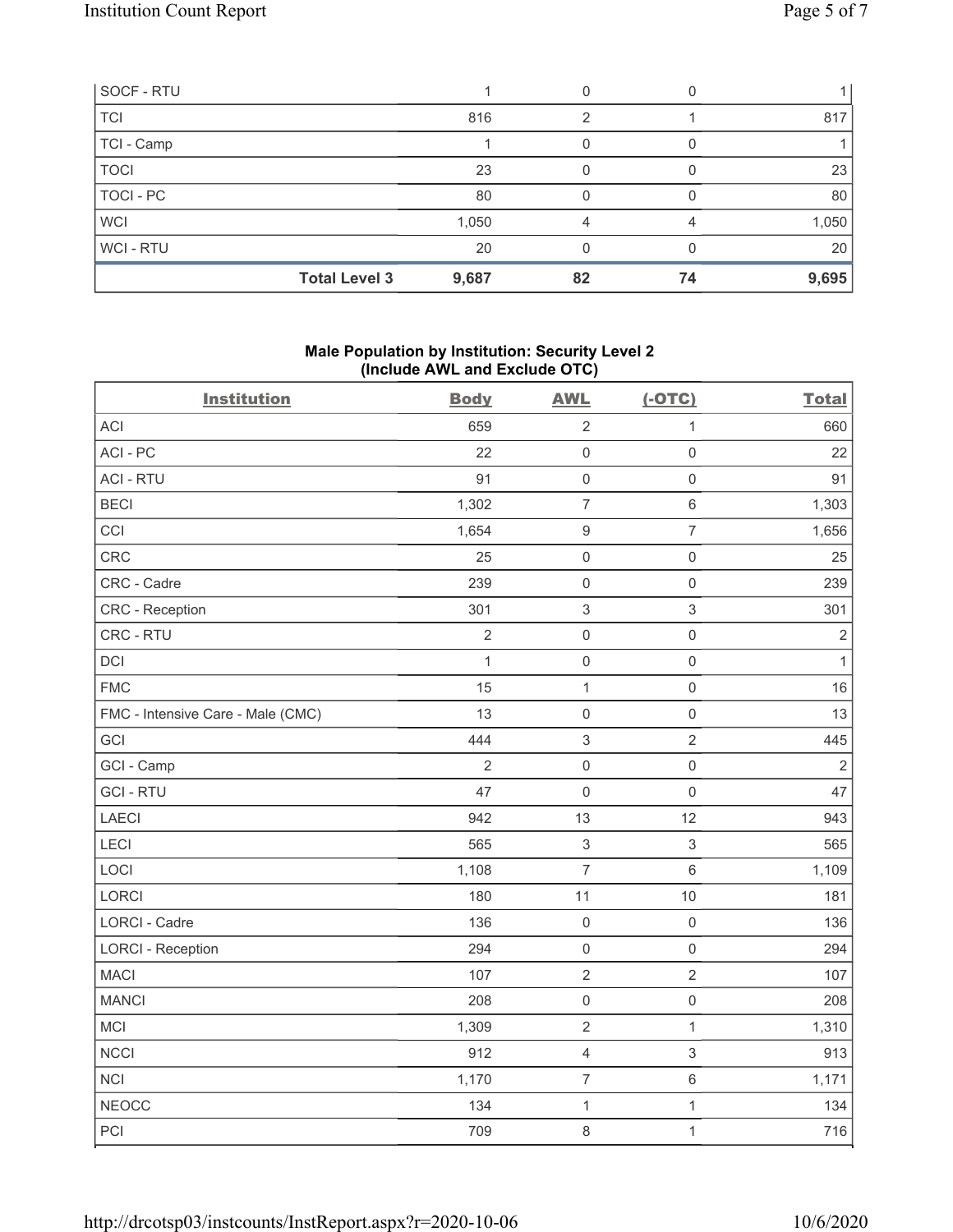| RCI         |                      | 375    |    |    | 375    |
|-------------|----------------------|--------|----|----|--------|
| <b>RICI</b> |                      | 1,097  | 8  |    | 1,098  |
| SCI         |                      | 778    | 3  |    | 778    |
| <b>TCI</b>  |                      | 77     |    |    | 77     |
| <b>TOCI</b> |                      | 6      |    |    | 6      |
| TOCI - PC   |                      | 49     |    |    | 49     |
| <b>WCI</b>  |                      | 116    |    |    | 116    |
|             | <b>Total Level 2</b> | 15,089 | 95 | 75 | 15,109 |

# Male Population by Institution: Security Level 1 (Include AWL and Exclude OTC)

| <b>Institution</b>                | <b>Body</b>      | <b>AWL</b>                | $(-OTC)$            | <b>Total</b>     |
|-----------------------------------|------------------|---------------------------|---------------------|------------------|
| <b>ACI</b>                        | 539              | $\mathbf{1}$              | $\mathbf{1}$        | 539              |
| ACI-PC                            | $\boldsymbol{9}$ | $\mathsf{O}\xspace$       | $\mathsf 0$         | 9                |
| <b>ACI - RTU</b>                  | 23               | $\mathsf{O}\xspace$       | $\mathsf{O}\xspace$ | 23               |
| <b>BECI</b>                       | 699              | $\,6\,$                   | $\overline{4}$      | 701              |
| <b>BECI - Camp</b>                | 485              | $\mathsf{O}\xspace$       | $\mathsf{O}\xspace$ | 485              |
| CCI                               | 513              | $\sqrt{2}$                | $\mathbf{1}$        | 514              |
| CRC                               | $\overline{4}$   | $\mathbf{1}$              | $\mathbf{1}$        | $\overline{4}$   |
| CRC - Cadre                       | $\overline{7}$   | $\mathsf{O}\xspace$       | $\mathsf{O}\xspace$ | $\overline{7}$   |
| <b>CRC</b> - Reception            | 192              | $\,8\,$                   | $\,8\,$             | 192              |
| <b>FMC</b>                        | 273              | $\ensuremath{\mathsf{3}}$ | $\mathbf{1}$        | 275              |
| FMC - Intensive Care - Male (CMC) | 29               | $\mathsf 0$               | $\mathsf 0$         | 29               |
| GCI                               | 628              | $\,6\,$                   | $\sqrt{3}$          | 631              |
| GCI - Camp                        | 530              | $\mathsf{O}\xspace$       | $\mathsf{O}\xspace$ | 530              |
| <b>GCI-RTU</b>                    | 9                | $\mathsf{O}\xspace$       | $\mathsf{O}\xspace$ | $\boldsymbol{9}$ |
| LAECI                             | 630              | $\sqrt{2}$                | $\overline{2}$      | 630              |
| LECI                              | 115              | $\mathbf{1}$              | $\mathsf{O}\xspace$ | 116              |
| LECI - Camp                       | 157              | $\mathsf{O}\xspace$       | $\mathbf 0$         | 157              |
| LOCI                              | 930              | $\overline{4}$            | $\mathfrak{S}$      | 931              |
| <b>LORCI</b>                      | 111              | $\,6\,$                   | $\,6\,$             | 111              |
| <b>LORCI - Cadre</b>              | 16               | $\mathsf 0$               | $\mathsf 0$         | 16               |
| <b>LORCI - Reception</b>          | 386              | $\mathsf{O}\xspace$       | $\mathsf{O}\xspace$ | 386              |
| MACI - Minimum                    | 1,107            | $\overline{4}$            | $\overline{4}$      | 1,107            |
| <b>MANCI</b>                      | 54               | $\mathsf{O}\xspace$       | $\mathsf{O}\xspace$ | 54               |
| MANCI - Camp                      | 234              | $\mathsf{O}\xspace$       | $\mathsf{O}\xspace$ | 234              |
| <b>MCI</b>                        | 571              | $\sqrt{2}$                | $\sqrt{2}$          | 571              |
| MCI - Camp                        | 266              | $\mathsf{O}\xspace$       | $\mathsf 0$         | 266              |
| <b>NCCI</b>                       | 1,409            | $\sqrt{3}$                | $\mathbf{1}$        | 1,411            |
| <b>NCI</b>                        | 1,027            | $\overline{2}$            | $\mathbf{1}$        | 1,028            |